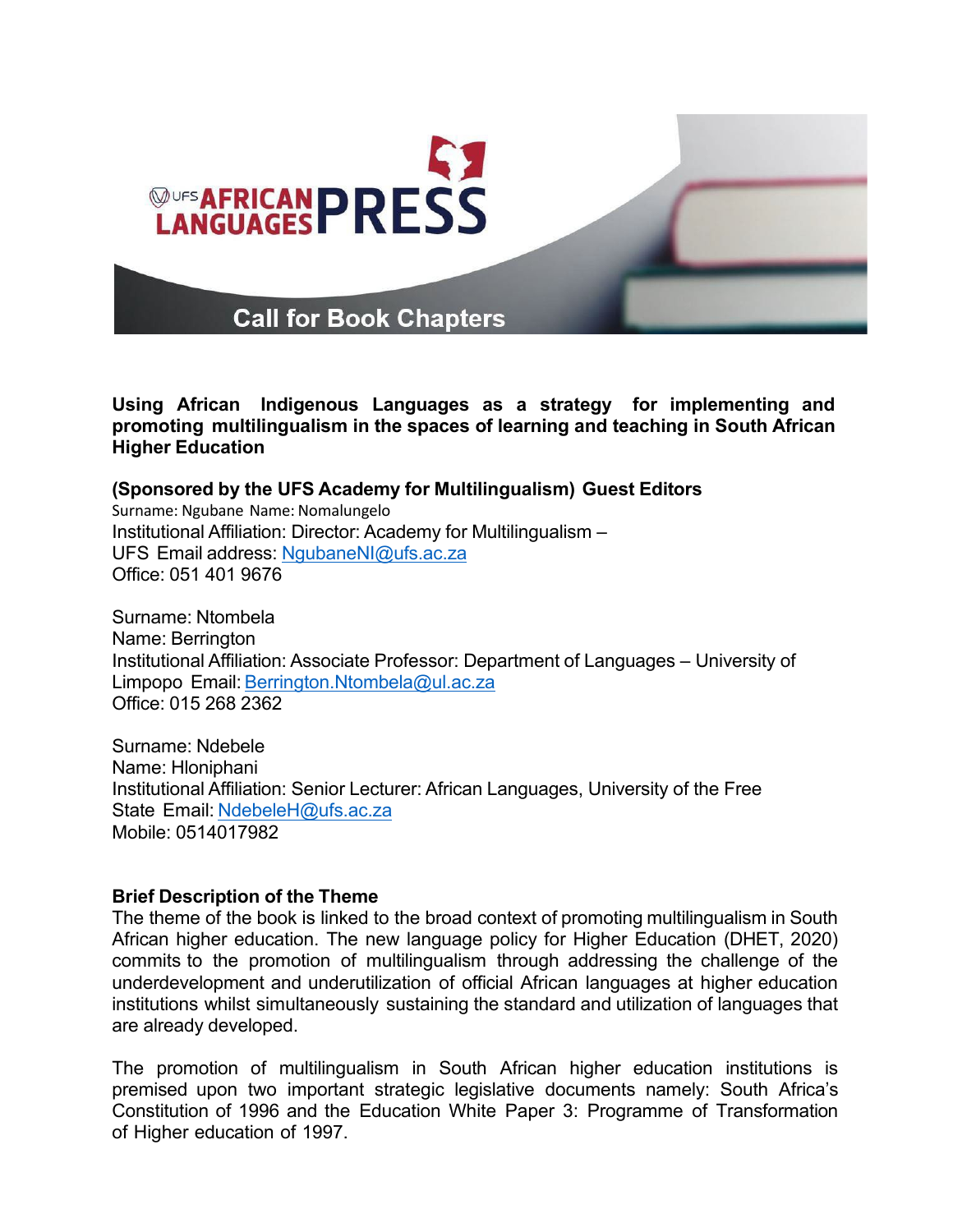The constitution declares, in its preamble, "our commitment as a nation, 'to heal the divisions of the past and to establish a society based on democratic values, social justice, and fundamental human rights; to improve the quality of life of all and free the potential of each person (RSA, 1996), while the Education White Paper 3 seeks 'to promote equity of access and fair chances of success to all who are seeking to realize their potential through higher education while eradicating all forms of unfair discrimination and advancing redress for past inequalities.' (Department of Education, 1997). The documents seek to promote equity of access and success for all students, for them to realize their potential and succeed in higher education.

Appreciating the role of language in the Constitutional and transformation imperatives in higher education is therefore of paramount importance given the fact that language continues to be a barrier to access and success for many students at South African higher education institutions, almost three decades after the attainment of constitutional democracy. Indigenous African languages have in the past been given limited space of functionality as academic and scientific languages, thus perpetuating the past injustices and inequalities to the detriment of speakers of these languages in this domain. It is thus important for South African institutions of higher learning to confront this challenge by affording these languages space to develop and function as languages of teaching and learning, research, and scholarship. Such will enhance equity in access to knowledge and equal participation for all in a variety of academic discourses.

This call is therefore geared towards the empowerment of the African indigenous languages and the production of knowledge in these languages.

### **The theme of the book has the following sub-themes:**

- 1. The use of African indigenous languages to promote multilingualism in the classroom.
- 2. The use of African indigenous languages as a pedagogical tool
- 3. The use of indigenous language for the development of learning and teaching resources.
- 4. Multilingualism in digital learning and teaching spaces
- 5. Multilingualism in tutorials spaces
- 6. Multilingualism as a tool for research and production of knowledge
- 7. African languages and Indigenous Knowledge Systems.
- 8. Multilingualism and social justice in higher education
- 9. Multilingualism and social cohesion in the learning and teaching spaces
- 10. Language management in multilingual classroom contexts

Submissions are invited from all stakeholders of the South African Higher Education multilingual project, internally and externally, and scholars working in the area of multilingualism and the advancement of African indigenous languages.

**31 August 2022 – Deadline for submission of topics and abstracts 31 October 2022 – Deadline for submission of accepted papers 14 November – 12 December 2022 – Peer review process 31 March 2023 – Publication Submissions must be done to any of the editors and then cc the other two.**